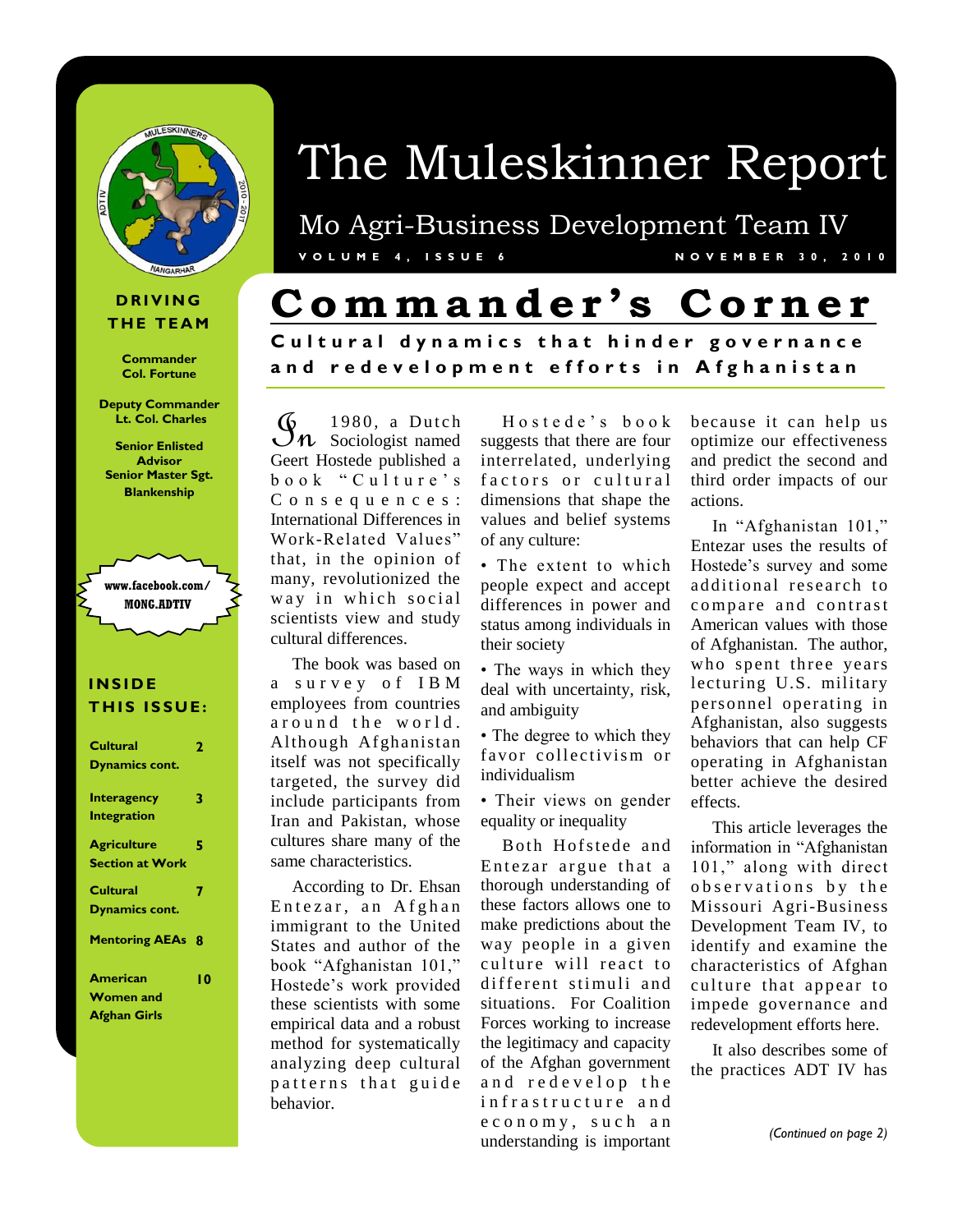#### **Cultural dynamics that hinder governance and redevelopment efforts in Afghanistan**



Capt. Joh Paluczak participates in a key leader engagement with the Nangarhar Director of Refugees at the Governor's Palace on Nov. 24. A solid understanding of the cultural dynamics optimizes effectiveness and can help predict the second and third order impacts of our actions.

#### *(Continued from page 1)*

adopted to help mitigate the impact of these characteristics.

 Understandably, much of what the Afghans value and do seems to be centered on improving their own safety and coping with a long history of violence, poverty, oppression, and lack of control.

 The first cultural dimension discussed n "Afghanistan 101" is formally named "Power-Distance." Entezar argues that compared with the U.S., Afghanistan has a high Power-Distance Index. This means that Afghans view their society as having multiple layers, with actors in each successive layer having more power, influence, and privileges as one moves from bottom to top. He says that Afghans not only accept this as a fact of life but they actually expect it.

 Using the author's exact words, "Tolerance for inequality is higher among Afghans than it is Americans."

 Unfortunately, the Afghan way of thinking manifests itself in ways that negatively impact governance, development, and progress.

For instance, the Afghans tend to:

• Use force and intimidation to establish dominance and power. They respect the power of the person and their connections, not the power of the position or rule – and they obey rules only if the person in charge is authoritarian and forceful. Competence and knowledge are not generally rewarded, especially in the government.

• Try to gain power and wealth by any means possible, which explains the rampant corruption problem here.

• Hire people based on their relationships rather than their qualifications or level of competence, which negatively impacts productivity.

• Rarely fire government officials no matter how incompetent. Even in cases where people frequently complain about a particular government official, the employee is often just moved to another position or promoted to eliminate the complaints.

• Judge people on "their position of power, wealth, and connections more than character, education, expertise, or any other intellectual or artistic achievements", which helps explain the "brain drain" that has taken place here, according to the author.

Entezar states that these characteristics have several implications for CF working with or supervising Afghans.

 First, it is very important that Western leaders establish authority immediately.

 Second, these leaders must emplace and document very clear

policies, rules, and standards; must strictly enforce them; and must reprimand violators in a quick and decisive manner.

 Finally, these leaders must encourage and reward "teamwork, hard work, and a willingness to learn."

 The author goes on to say that Westerners must strive to be a model of work ethic, dedication, honesty, integrity, and professionalism.

 They must also put management controls in place to ensure reconstruction funds are not misused or embezzled.

 Since our arrival in Nangarhar, ADT IV has emphasized a policy of transparency and anti-corruption with the provincial Director of Agriculture, Irrigation, and Livestock, his staff, and his districtlevel Agriculture Extension Agents. As a result, the DAIL seems to have embraced this policy and has offered up his support in eliminating corruption from his department.

 The ADT has also taught classes to the AEAs on fundamentals of leadership and has worked with the DAIL to develop and document clear standards of conduct for his subordinates.

 The second cultural dimension discussed concerns the manner in which the people of a culture cope with uncertainty and manage risk.

 Based on Hostede's work, the author says that cultures, in general, leverage three constructs  $$ technology, rule-of-law, and religion – to do this.

 Compared with Americans, Afghans tend to favor religion over technology and rule-of-law. This is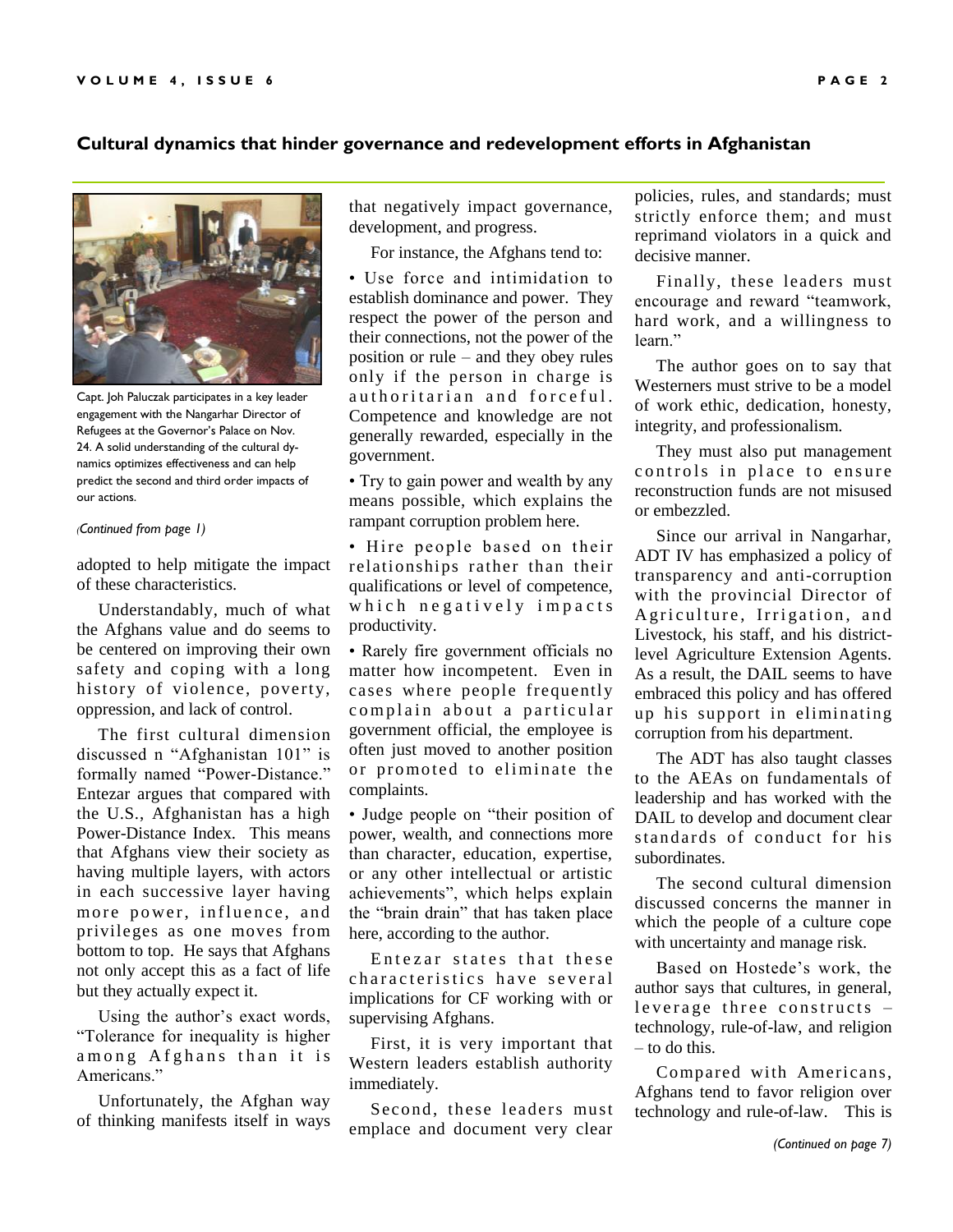### **Interagency integration during stability operations**

*By Lt. Col. North Charles*

 $\mathcal O$  he Department of Defense and the United States government must continue integrating and in stitutionalizing interagency capabilities into military organizations conducting Stability Operations.

Many critical interagency capabilities are present in Afghanistan; however, DoD does not fully integrate those civilian partners into military units. The majority of the most effective c i v i l i a n - m i l i t a r y integration occurs due to w e l l - m e a n i n g L commanders and staff implementing ad hoc solutions on the ground.

 The Nangarhar Agribusiness Development Team IV has outstanding  $c$  i v - m i l w o r k i n g relationships with a number of extremely capable interagency partners here in Nangarhar; however, I those are personalityb a s e d w o r k i n g I relationships.

 Institutional design is not the driving factor in this type of civ-mil integration. Three significant factors stand in the way of organizational integration

of interagency capabilities. First, the design of the force. Second, the inability of civilians to fill military positions. Third, different manning models.

 M a n y m i l i t a r y organizations operating here in Nangarhar are organized, manned and equipped according to a long-standing Modified Table of Organization and Equipment. Despite the modified title, a unit's mission does not generate any adjustment to these tables. Thus, a Military Police Company mentoring the Afghanistan National Police is organized, manned and equipped exactly the same as every other like-type M.P. company in the Army inventory.

 This presents unique challenges in attempting to integrate interagency capabilities into these organizations. In our case of the M.P. company mentoring the ANP, there is no room or space in the unit to integrate any civilian law enforcement trainers into the military organization.

 Thus, the unit simply tacks on any interagency partners or operates alongside them here.

 In the past, the U.S. Army has solved similar challenges by creating augmentation positions in deployed unit. Perhaps the most famous program is the Korean Augmentation to the United

States Army.

 Thus, one solution would be to create positions to a u g m e n t d e p l o y i n g formations. Civilians with the requisite skill set would fill these positions.



 Where no MTOE design exists that meet the commander's requirements, DoD uses a Deployment Manning Document or Joint Manning Document to create a special purpose unit designed to fill a specific operational requirement.

 ADTs are organized using a DMD. In the case of units organized using a DMD to participate in Stability Operations, it would seem e specially logical and relatively easy to create manning requirements that could be filled by interagency partners.

 Admittedly, a whole host of institutional barriers stands in the way of this logical approach; however, DMDs

*(Continued on page 4)*

Mr. George Roemer, USAID, and Staff Sgt. William Fox, agriculture specialist for ADT IV conduct a quality assurance visit to the Cash For Work project in Shin War district on Nov. 27. Fox is also a civilian hydrologist, **Understanding** water flow is important but the next ADT may not have that skill set available on their team.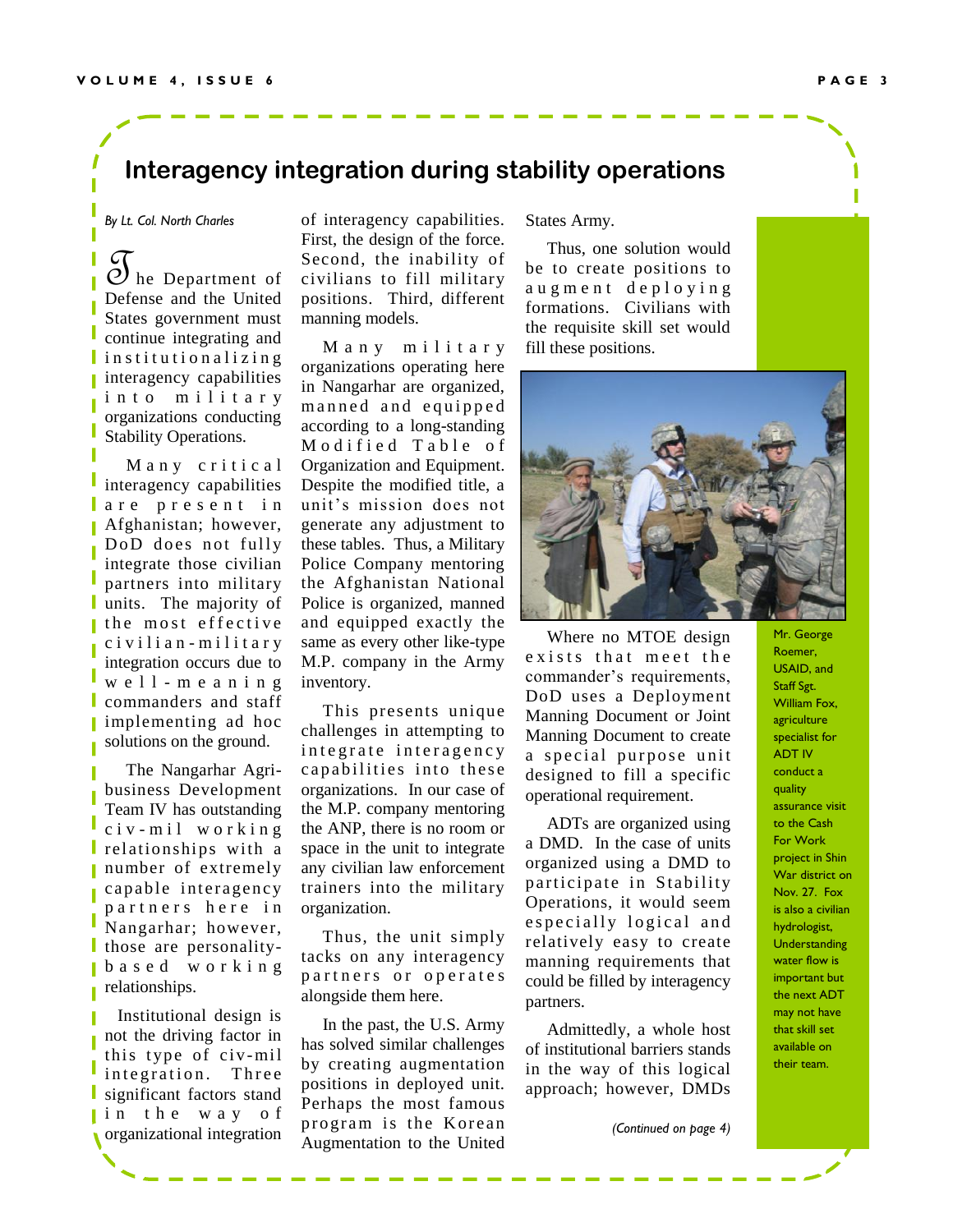### Interagency integration *cont. from page 3*

appear to be prime candidates for initially integrating some interagency capabilities into military organizations.

 As an interim step, DoD could code certain branchimmaterial and rankimmaterial positions as eligible for fill by civilians in lieu of military.

 In the case of ADTs, our agriculture team subject matter experts are a good example of positions eligible for military or civilian fill. Currently the N ang arhar ADT's agriculture teams is manned only with military members as there is no mechanism for integrating civilians into the team.

 Different military and civilian manning models also present challenges to fully integrating civilian partners into military organizations. For optimal integration, civilian and military members of the same organization must operate under very similar manning models.

 While current manning models differ, those differences can be reconciled. Army National Guard ADTs mobilize for 400 days. Of that time, 365 days are on duty and the remainder are on terminal leave.

During that one-year on

duty, ADTs typically spend 30 to 45 days training at Camp Atterbury Joint Maneuver Training Center in Indiana, ten months in theater and the remaining time in transit. Most Active Component and Reserve Component Army units operate along very similar timelines.



Dr. Gary Hart, USDA veterinarian, has nearly completed his year tour to Afghanistan and will return to New Mexico in a few weeks. He will be the second veterinarian to have worked with ADT IV– Dr. Tom Vermeersch departed last week after completing his tour.

 Some civilian partners assigned to Provincial Reconstruction Teams mobilize with their PRT, but the majority of civilians in theater deploy as individuals. Thus, civilian arrive and depart on varying schedules that do not align with the military organizations they are presumably integrated with.

 Eventually, civilian and military manning models should align to provide the right civilian, in the right place at the right time to

meet the requirements of the military unit conducting stability operations. Until that goal is achieved, no in stitutional barriers currently exist to prevent aligning civilian and military mobilizations.

 As an interim solution, civilian volunteers should mobilize on the same schedule as the military unit they will work with. The civilians could train and deploy with their military partners.

 Currently a number of extremely capable civilian partners operate with the Nangarhar ADT; however, all of those civilians operate under different manning models, meaning they arrive and depart on widely varying schedules.

 Integrating civilian and military capabilities is essential to achieve success during Stability Operations. DoD and other civilian partner agencies in the USG must develop and implement both interim and long-term solutions to institutionalize this key enabler.

As the military transitions stability operations to a civilian-led effort, this same argument holds true. Civilian organizations should have an efficient mechanism to integrate military capabilities as appropriate.

*"DMDs appear to be prime candidates for initially integrating some interagency capabilities into military organizations."*

> ľ I

> I I I I Π

I I I

ſ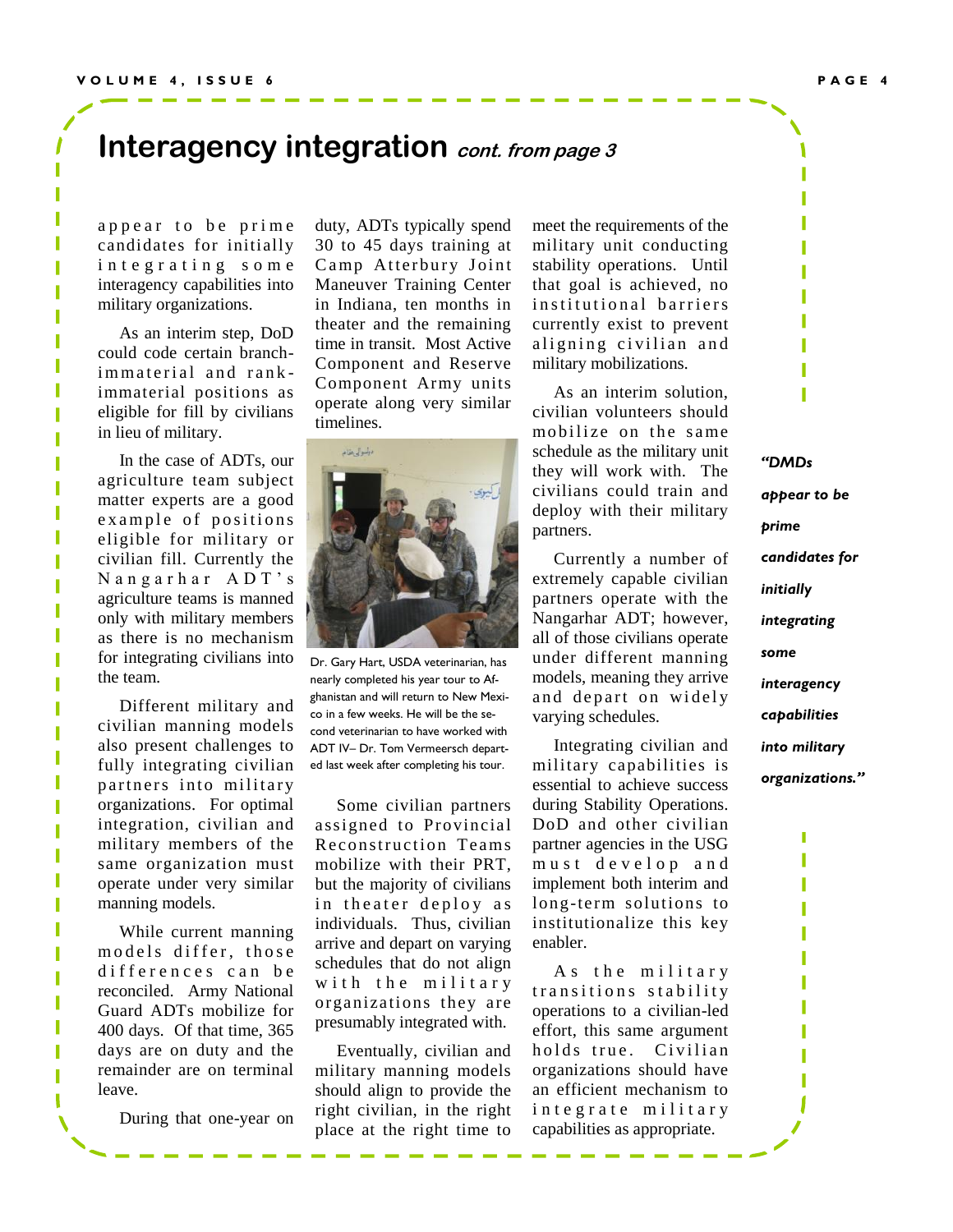

Sgt. Guadalupe Rios inspects a proposed Cash-for-Work project to clean a karize in the Boti Kot district on Oct. 20 with the assistance of Staff Sgt. William Fox and an interpreter. Rios is the LNO for Boti Kot and works closely with the AEA who is standing by and observing the process of how to manage a project.

## Agriculture Section at Work

#### *By Lt. Col. Raymond Legg*

**CODT IV** has shifted its<br>length and infractmenture emphasis from the large-scale infrastructure projects built by previous ADTs to training and supporting the Agriculture Extension Agents in the ten key terrain districts of Nangarhar Province.

 F r o m f o r m a l classroom training to hands on experience, ADT IV is challenging the AEAs to become more proficient and professional providers of government services.

 In addition to training, ADT IV is also continuing construction projects that provide the AEAs with the essential tools to provide those services.

 In order to maximize the impact of classroom training provided to A E A s, A D T h a s encouraged the AEAs to identify, nominate and manage small Cash-For-Work projects.

 The identification and management of these small CFW projects is the most visible component of ADT's Leadership Academy for AEAs.

 CFW projects are small projects that cost no more than \$5,000. While the total dollar amount for each project is small, much can be accomplished in a country where the average laborer makes only three dollars per day.

 CFW projects are one of the major components of ADT IV's mission to build agricultural and governance capacity in Nangarhar. The projects also provide additional income to individual villagers.

 Capt. John Paluczak, the ag section officer-incharge said, "Cash-forwork projects strike at the heart of the Afghan people who experience the direct benefit of the proj ect's successful completion."

 The involvement of villagers, maliks and district government officials results in a synergistic effect that creates a lasting i m p r e s s i o n o f a legitimate and responsive government.

 C F W p r o j e c t s increase the leadership capabilities of AEAs by applying the principles of the project management

class they attended in September 2010.

W orking in conjunction with ADT, the AEA obtains project n o m i n a t i o n s f r o m villagers. The nominated projects are reviewed by district governance officials and approved by the Director of Agriculture, Irrigation and Livestock. The CFW nomination and a p p r o v a l p r o c e s s involves all levels of provincial government in providing direct services to the Afghan people.

Г

Г

 CFW projects also familiarize AEAs with a formal structured budgeting process. Before ADT agrees to fund a project, the AEA must provide an itemized budget showing the number of workers and their daily pay as well as any supplies and materials needed to complete the project. Each project proposal includes a work schedule that shows a start and end date.

 A representative of the district governance council conducts a shura with the local village explaining the scope and cost of the project.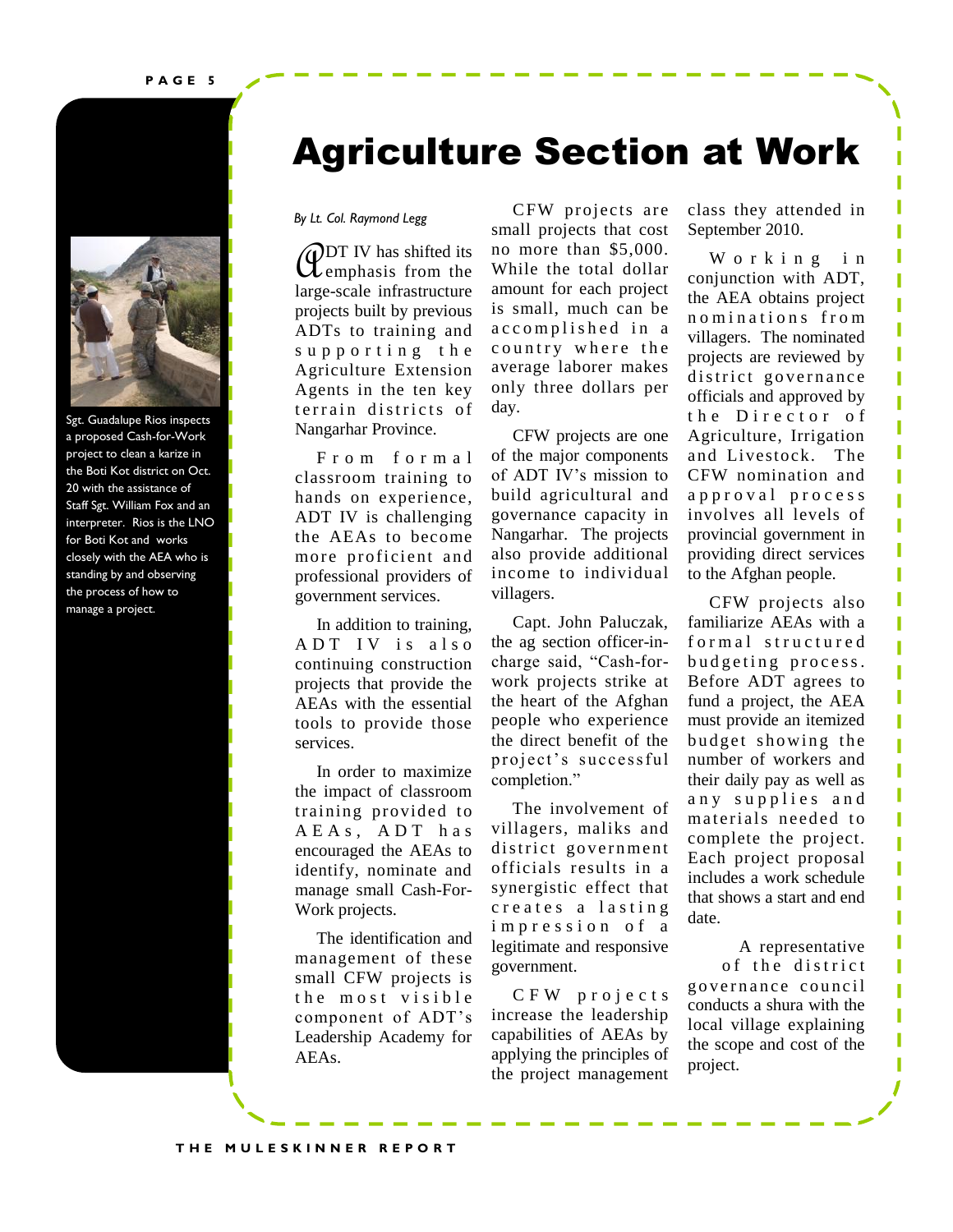## Agriculture Section at Work *continued from page 5*

 When the project is complete, a district official meets with the local village again to explain how the projects funds were spent. Pre- and post-project fliers provide a telephone number villagers can call if they feel funds for the project were not used properly.

 The CFW process is designed to institutionalize a transparent government spending process that demonstrates corruption-free government programs to affected villages.

 The management and supervision of these CFW projects are key steps in ADT's efforts to mentor the AEAs to become more responsive government servants and extending the reach of AEAs to villages in their district.

 The most commonly submitted CFW projects are irrigation, karize and canal cleaning and repair projects. These projects increase the district's agriculture capacity by increasing essential water inputs allowing the Afghans to farm previously underutilized farmland.

 Another popular CFW project submitted for approval is planting demonstration orchards to provide agriculture training opportunities for youth who are the future farmers in Afghanistan.

 Six ADT sponsored CFW projects are currently underway in Nangarhar Province. Irrigation canal and karize repair projects have begun in the Kuz Kunar, Bati Kot, Shinwar, Surkh Rod, and Muhmand Dara districts. Additional projects in the Muhmand Dara and Surkh Rod will replace and repair irrigation canal sluice gates.

 The total costs of these six projects are just under \$27,000. While CFW projects are not intended

as an employment mechanism, each project employs 15 to 50 Afghans for up to 30 days for 6,450 total man days of employment.

Additional irrigation CFW projects in the Dari Nor, Kuz Kunar, Bati Kot, Behsood, Muhmand Dara and Khogyani will begin before the end of November. A demonstration orchard in Shinwar and a greenhouse for the Jalalabad agricultural high school are in the initial planning stages.

 CFW projects are not the only projects for the ag section. ADT IV continues to supervise the completion of several large Commanders' Emergency Response Program projects that were started by ADT III.

 At least once every 30 days, ag section members visit the project sites to conduct a quality control and assurance inspection. The inspections ensure the contractor is complying with the technical specifications of the project's statement of work.

 Agriculture Extension Centers provide a central location in each district for AEAs to work and provide services for farmers. To support the AEAs efforts new Agriculture Extension Centers are under construction in the Achin and Rodat. The AECs will provide the AEAs with a space for a soil testing lab and a large classroom. The AECs are scheduled to be completed in January 2011. Additional AECs are planned in the Dih Bala, Behsood, Muhmand Dara and Surkh Rod districts; ADT anticipates beginning those projects in January 2011.

 While ADT IV has stopped building new solar wells, solar well projects in Achin and Setudeh Village

are scheduled for completion by the middle of December.

 The reclamation of 175 hectares of land in Sangui Village was completed in October. The project drained swampland and dug drainage canals to reclaim the swampy area as farmland. A cold storage facility in the Surkh Rod District and solar wells in the Nazyan and Shinwar districts were also completed in October.

 Section members have been developing Training Support Packages that AEAs can use to teach classes in their AECs to local farmers. Small bag silage, composting, drip irrigation, small ruminant health, row cropping, experimentation by farmers, record keeping, fruit tree management, soil enhancement, food preservation, food safety, flood irrigation and potable water are some of the TSPs under development.

ADT is also working with Afghanistan Water and Technology Transfer, a USAID implementing partner, to develop additional TSPs to support the Farm Resource Management program. FRM seeks to improve the lower watershed through the establishment of forage crops and restricted grazing of ruminants.

 One of the most difficult aspects of TSP development is adding illustrations and keeping the contents simple and straight-forward so that all levels of education can understand the material.

 The work has been challenging, forcing the team members to embrace challenges and work unlike anything they have previously done in their military or civilian careers. Instead of buildings and wells, ADT IV will leave Afghanistan with better trained and motivated government officials.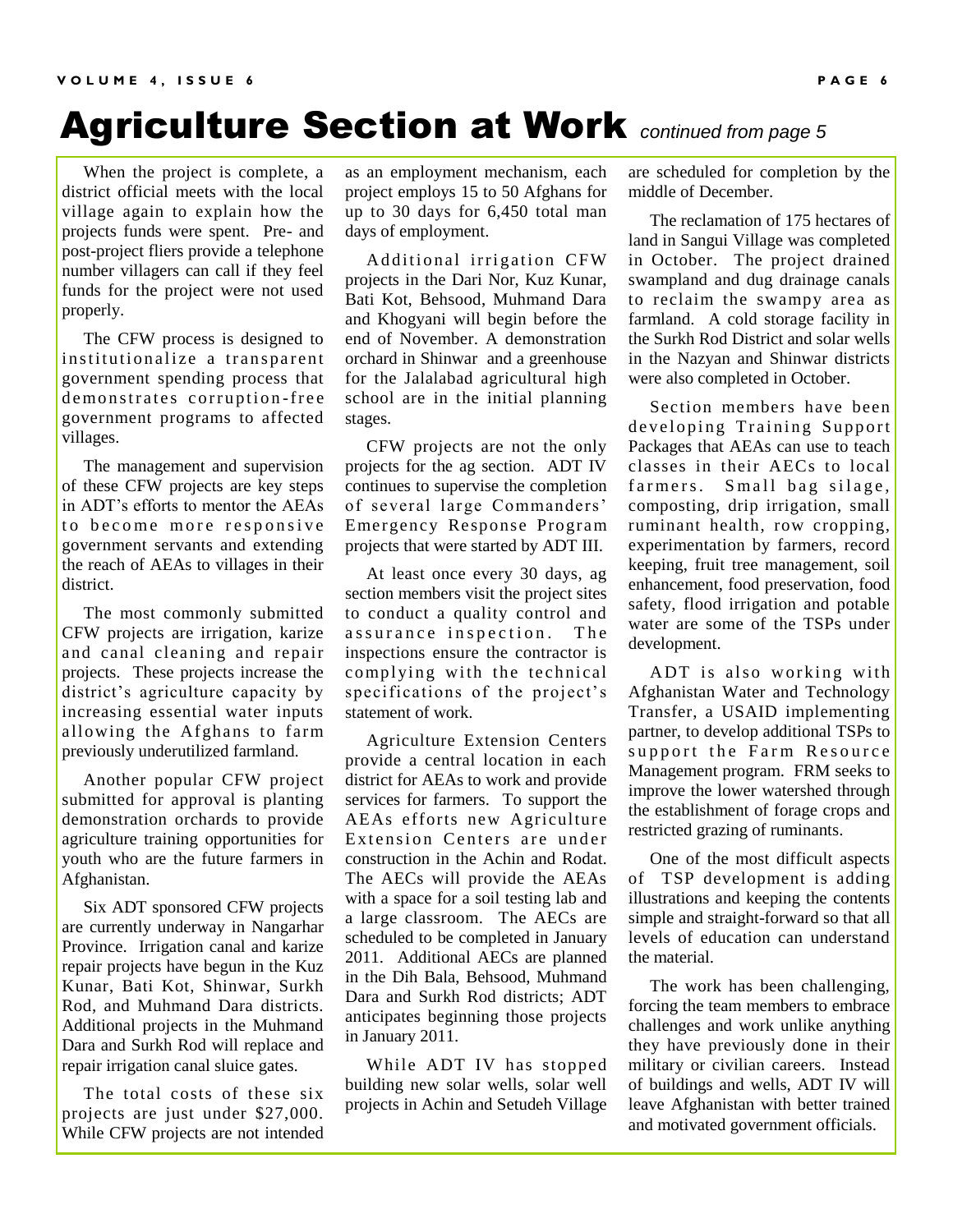## **Cultural dynamics** *cont. from page 2*

because most Afghans have little access to technology and have lived in an environment where rule-of-the -ruler and rule-of-the-gun have taken precedence over rule-of-law.

 Although they don't necessarily like it, Afghans are used to seeing police, judges, government officials, and warlords operate above the law.

 Thus, because Afghans feel they have little control over their safety and treatment, they tend to rely on religion to help them cope.

 The phrase "Insha' Allah" is very common and means "God willing." Afghans believe that God has a plan for them and that they are somewhat helpless to influence it.

 Afghan reliance on religion tends to have some negative consequences for governance and redevelopment:

• Afghans sometimes see Western ways, including Western technology, as undermining Islam.

• They don't put much stock in ruleof-law and rely on their own tribal councils, rather than government courts, to resolve disputes.

• They don't see any point in long term planning because God does that for them. They therefore focus much more on the present than they do the future and tend to be unwilling to defer gratification.

• They are risk averse and therefore hesitant to try new technologies. This is because any loss in productivity can impact their nearterm ability to feed their families.

• They tend not to hold themselves or each other accountable for their failures or actions because they believe that God is in control of everything that happens.

 Entezar points out that their lack of familiarity with planning and their tendency not to hold themselves accountable implies that a Western supervisor or mentor of Afghans should put heavy emphasis on developing goals, strategies, performance criteria, teamwork, and work ethic.



Sgt. Guadalupe Rios interacts with villagers, workers and elders at a Cash-for-Work project site in Bati Kot on Nov. 20. ADT members take the Afghan cultural dimensions into consideration during each mission.

 ADT IV has helped the DAIL document a vision for an "end state" and is actively working with him to develop short- and medium-range plans intended to get him to that end state. We are also helping him build an operations and maintenance budget which will allow him to sustain his current infrastructure.

 Finally, we are developing Training Support Packages that we think will convince farmers to try out some simple but effective new technologies despite their aversion to risk.

 The third cultural dimension is people's recognition of and respect for individual rights versus the needs of the community at large.

 Just as many youth in urban America join gangs to keep themselves safe, Afghans find safety in closely aligning themselves with family, clan, tribe, and ethnic group. In doing so, they put the needs of the group ahead of their own needs and remain loyal to that group no matter what the circumstances. These values drive them to:

• Try to weaken and undermine rival groups and strengthen their own groups; primarily along ethnic lines, but also temporarily along ideological, sectarian, tribal, village, clan, and familial lines as the situation dictates.

• Rely more on family and other groups for safety, opportunity, and advancement than they do on the government because government officials have their own agendas and alliances, and the government sees them more as "subjects" than citizens.

• Put a lot of emphasis on relationships because they view close relationships as a form of protection and power.

• Dismiss any notion of nationallevel unity or pride. Even when occupied by unwelcome foreign forces, Afghans tend to respond based on local objectives and alliances, and not in any nationally unified or cohesive manner. During the Soviet occupation, Sunni and Shia Mujahedeen groups fought the Russians separately, and occasionally, even fought with one another.

• Practice nepotism to an extreme due to close alliances with, and loyalty to, family, tribe, etc. Afghans in positions of power tend to hire based on family, tribal, and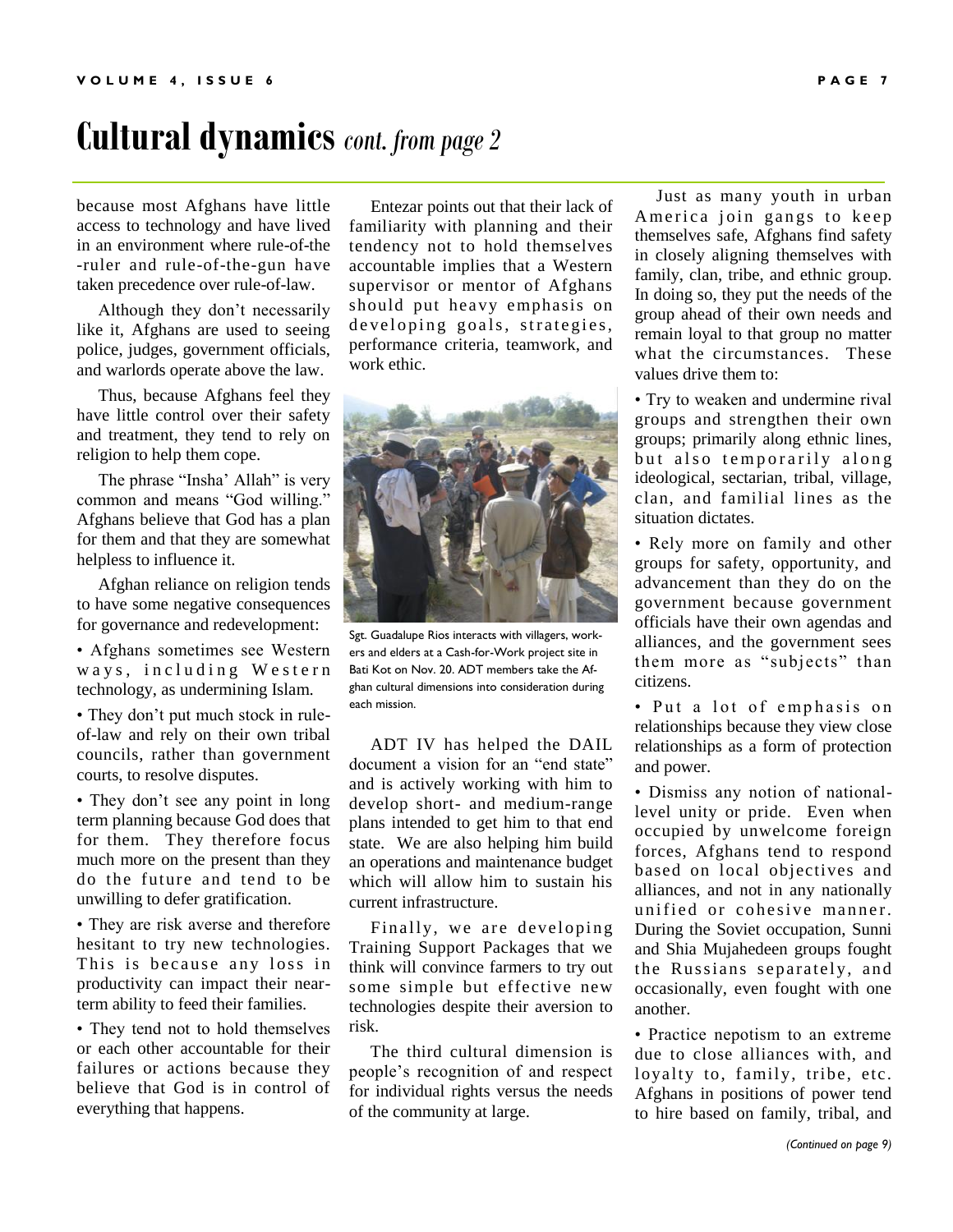**P A G E 8**

### "*Through the mentoring process, the AEAs will learn management and supervisory skills, anti-corruption, transparency, improve the relationship with farmers and develop leadership*."

#### *By Capt. John Paluczak*

Mentoring the Agriculture Extension Agents is critical to the success of ADT IV's Leadership Academy.

To facilitate an effective mentoring program a primary and s e c o n d a r y Liaison Officer from ADT IV has been designated for each AEA in Nangarhar's Key Terrain Districts.

The LNOs are responsible for the mentoring process. Mentoring opportunities occur during visits to the AEA's office or project sites, AEA meetings at Forward Operating Base Finley-Shields, or during telephone calls.

During these mentoring sessions with the AEAs, the LNOs cover several topics Cash -for-Work programs to teach management and supervisory techniques, a n t i - c o r r u p t i o n , transparency, the AEA's relationship with farmers, and leadership.

This article will address these separate tasks of ADT's mentoring efforts.

The CFW program requires the AEA to identify suitable small projects to improve the district's agriculture infrastructure and maintain detailed accurate records for the project. The purpose of

the projects is to l e g i t i m i z e t h e government through the ability of the AEA to get work in his district done.

Mentoring AEAs

 While the AEAs are very knowledgeable about the problems of their district, they require mentoring in identifying and planning suitable projects within the capabilities of villagers to complete.

 The records ADT IV requires as part of the cash-for-work program often require detailed explanation so the AEA can complete it accurately. LNOs explain to the AEAs, the records serve as do cumentation of



Sgt. 1st Class Dannie Thompson, LNO to Muhmand Dara district, reviews the Scope of Work for a Cash-for-Work project with Rahmatullah, the district AEA.

expenditures and work performed to establish transparency within the cash-for-work program.

Mentoring the AEAs on anti-corruption will make them a successful and respected government employee. ADT IV's goal is to have the AEAs realize the negative effects taking bribes or extorting money from people have on the ability of the government to obtain the support of ordinary Afghan.

Π Π

Π ľ

Π

Π

П

Ï Π ľ

Π

 Col. Mike Fortune, N a n g a r h a r A D T commander, says, "The ADT will track every dollar the team spends to make sure it goes to the people who earn it."

 The LNO makes sure the AEA embraces the anti-corruption concept and applies it to everything else he does.

 Because corruption has gone relatively u n c h e c k e d i n Afghanistan, the LNOs explain to the AEAs that a government official has to be above the corruption. When villagers see the AEAs are not out to take money from the government, but rather make sure the money is spent to advance agricultural opportunities in the village, they will see their government working hard for them.

The AEA should make sure every afghani, the national currency, the government provides goes to the people

*(Continued on page 9)*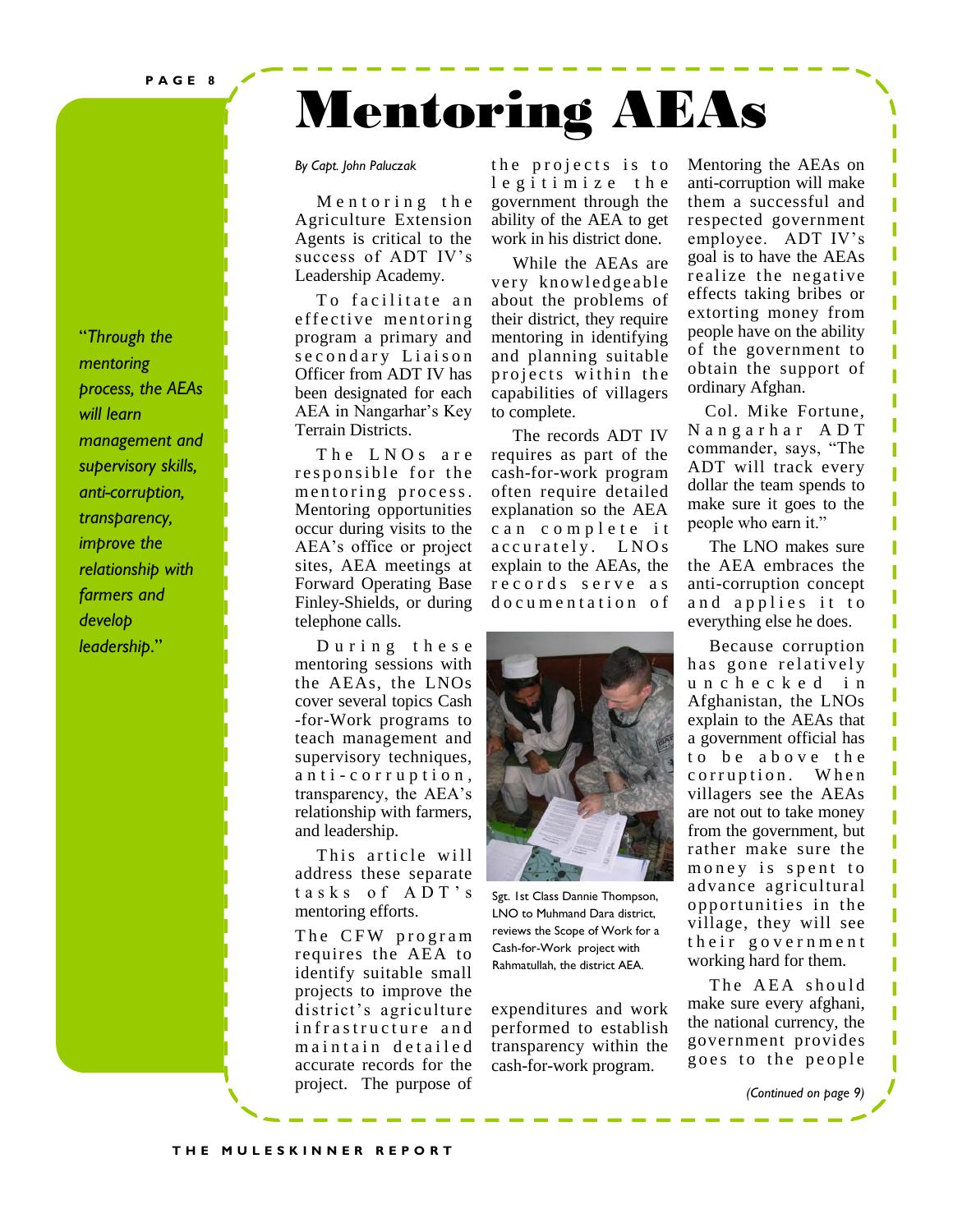### Mentoring AEAs *continued from page 8*

because it is people who will ultimately reject a corrupt administration.

 One way to show the villagers a corruption free government is to have the AEA operate in a transparent manor.

 ADT IV requires the AEAs to document and show how they spend their operational funds. ADT IV holds the AEA accountable for every dollar provided for cash-for-work projects, because the money is intended to assist the people of Afghanistan.

The LNOs are teaching transparency to the AEAs through the cash-for-work process. The LNOs also emphasize that the AEAs will have to continue these practices on their own to create a responsive, transparent government to improve the lives of the Afghan people.

 In Afghanistan, relationships are everything. When the AEA operates in a transparent manner the farmers of the district create a long lasting relationship built upon trust and mutual respect. The perception of o p e n n e s s a n d transparency establishes the foundation upon which the people perceive the AEA and how they are going to treat the AEA.

 Each LNO must inspire his AEA to get out to all of the villages in the district and establish a relationship with the village maliks and farmers. These relationships are important because the villagers need to trust what the AEA is telling them. Unless the villagers trust the AEA, they will not listen to his advice on agriculture improvement.

After establishing a good relationship with the farmers, the AEA can demonstrate his leadership abilities. Each AEA has the potential

to influence the individual farmers in his district.

 The AEA can influence farmers through training and demonstration plots. For example, farmers will not adopt new methods and technology from the AEAs unless they trust their AEA. AEAs must work hard to connect with the farmers. When the people of the district trust and respect their AEA, the AEA can lead the villagers of his district to a better and more fruitful future.

 Through the mentoring process, the AEAs will learn management and supervisory skills, anti-corruption, transparency, improve the relationship with farmers and develop leadership. ADT's hopes the lessons the AEAs learn will show the rest of the government that with a little mentoring, the rest of the Afghan government can work just as well. This will give the people a government worth fighting for.

### **Cultural dynamics** *continued from page 7*

ethnic ties and not on qualifications. organizations and businesses.

 The author of "Afghanistan 101" says that when working with Afghans, it is important to study and learn their relationships. He claims that this knowledge will allow a deep understanding their allegiances, behaviors, attitudes, and motivations.

 He also says that Western leaders should be careful in befriending Afghans equally but rewarding them such as poultry farming. for good performance; especially teamwork and professionalism.

This negatively impacts the according to the author, is the degree people outside their own family, tribe, effectiveness of many government to which a culture sees and treats men or especially, their ethnicity. In fact, and women as equals. In Afghanistan, the opposite tends to hold true – they men are expected to be assertive and see Afghans who reside outside these women, nurturing.

ethnic, tribal, and familial and affectionate by nature and men "Women are perceived to be kind rational and logical," according to Entezar, and the many widows in the country "need education and training, true nation-state, it requires leaders and mini-bank loans to engage in who are willing to transcend their own small businesses."

Afghans as they expect special to develop a set of Training Support treatment and favoritism from their Packages to further engage Afghan friends. He recommends treating all women in agriculture-related activities Accordingly, ADT IV is planning

> In conclusion, Afghan values do not appear conducive to developing

 The fourth and final dimension, leaders that care for and support groups as competition and try to undermine their leaders – without regard for the health of the nation as a whole.

> For Afghanistan to develop into a ethnicity and embrace all Afghans as brothers. Although ADT IV does not operate at the national level, we are leveraging AEA leadership training and developing public service announcements to encourage Afghans to come together as a team and take charge of their own development at the provincial and district levels.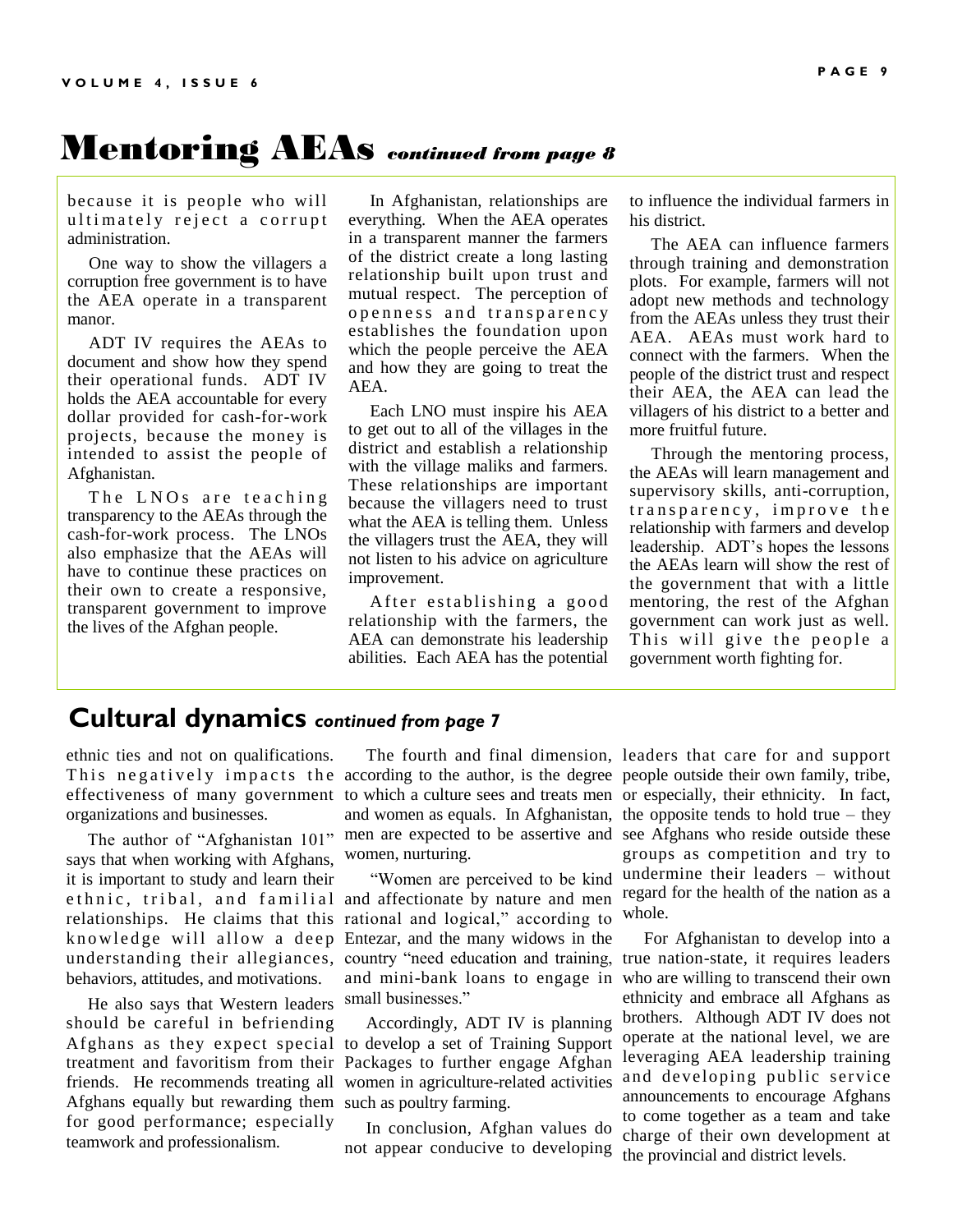**P A G E 1 0**

## **American women and Afghan girls**



A crowd of girls wait to be checked by Capt. Mary Danner-Jones at the entry control point while the boys hang behind wanting to join the girls for their weekly meeting held at FOB Finley-Shields.

*By Capt. Marie Orlando*

the villagers.

Ne a r l y e v e r y Saturday the Entry Control Point of Forward Operating Base Finley-Shields is overrun, leaving the guards sometimes confused about what just happened.

One new guard recently arrived with the Provincial Reconstruction T e a m s t a r e d incredulously and asked, "This is o.k., right ma'am? They have permission?" as he watched a hundred  $s$  miling, wiggling, pushing, giggling, children stream through the ECP to line up for their weekly meeting.

 Two weeks after the Finley-Shields Girls Outreach Program was started at Forward Operating Base Finley-Shields, ADT IV arrived.

Since then, ADT females have continued to join the other female volunteers in a field, which is also a goat pasture. It is part of the FOB, but is within full view from three sides to

 The goats became a part of the meetings as the girls routinely drive them off; the billy goats seemed to have the same idea about the women and girls.

 The meetings evolved after a member of the civil affairs team started an Afghan Boy Scout troop. The girls watched the boys from behind the fence, and Maj. Jocelyn Leventhal, the PRT executive officer, asked Air Force Capt. Mary Danner-Jones, the PRT public affairs officer, to establish a meeting for the girls to coincide with that of the boys.

 Danner-Jones says, "Women and children in Afghanistan are often severely neglected. This girls program allows the girls to be the most important people in the world for just one hour. These girls have nothing, ask for nothing, and have low expectations. But they come alive as soon as they enter through the gates and when they see us giving time to them each week. It makes a difference to these girls."

 She continues to say, "I hope they know that despite the different languages we speak, the different beliefs we hold, and the different worlds we live in, we can still communicate, have fun, and become friends and sisters; because really, in the end, we're not that different."

I

П

П Π

I П

 At the first scheduled meeting, no one showed up. But after speaking with a few of the girls, and with full permission from the village malik and elders, the next meeting was successful. The female Soldiers and Airmen came to the meetings to play games with the girls and do art and craft projects.

 Word spread, and by the time the ADT arrived,  $30$  to  $35$  girls were participating in the meetings.

Spec. Courtney Armour, security force platoon, said she wasn't p r e p a r e d t o b e overwhelmed with the girls. Armour, who also served in Iraq, said, "This is the most rewarding thing I've done so far. "

*(Continued on page 11)*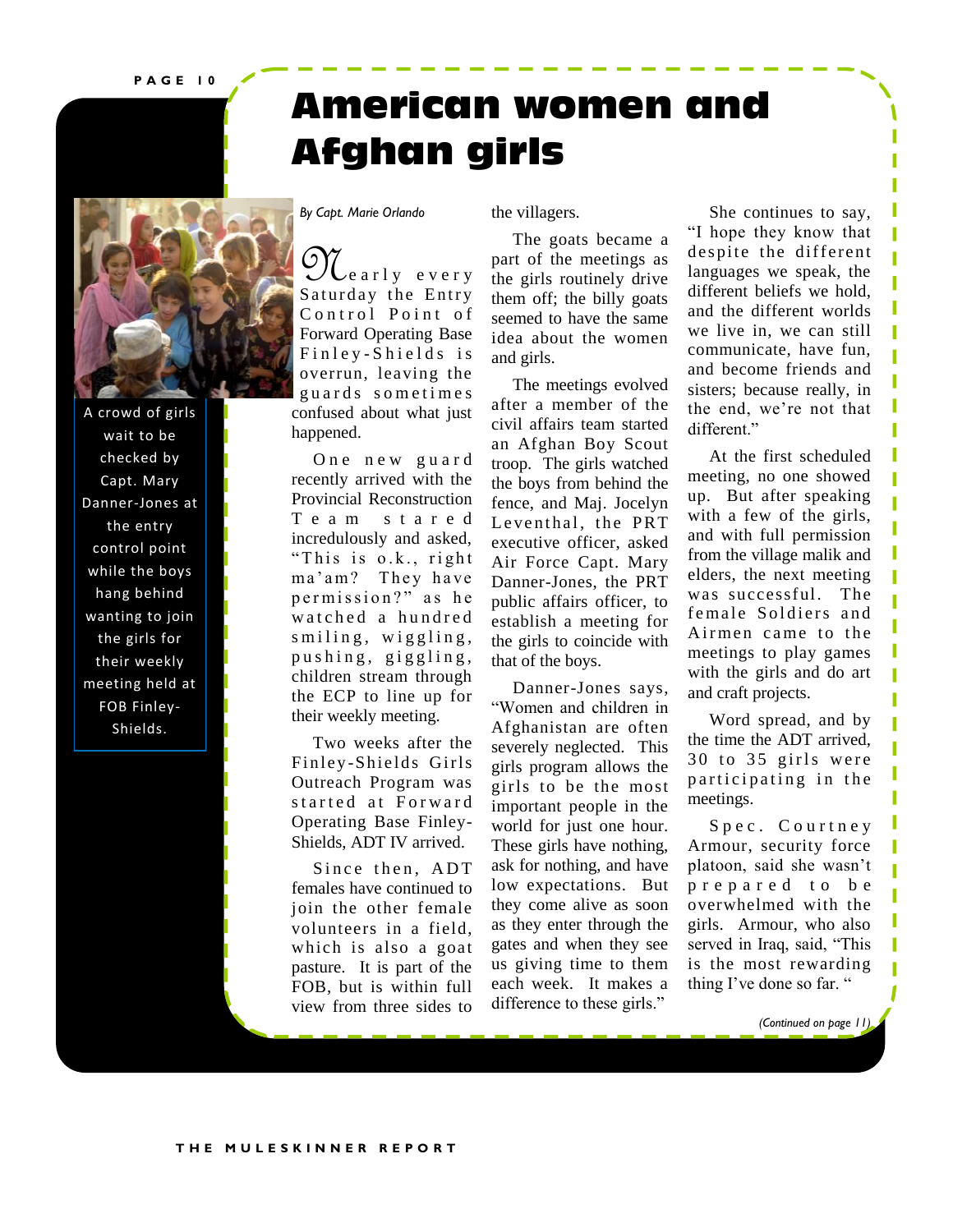### **American women and Afghan girls**

*(Continued from page 10)*

 In October, the holiday of Ramadan ended and the girls were going back to school. A special Afghan meal was ordered, s'mores were cooked over a fire, and with the assistance of civil affairs, backpacks were put together with school supplies, a stuffed animal, and a winter coat along with a few small personal hygiene items. The details were kept secret right up to the start of the meeting, but sensing that something special was about to happen; that meeting had over 50 kids.

 As expected, the meeting grew the following week. But even though the girls were told in the future gifts would not be handed out, the numbers continued to swell and the numbers have stabilized between 85 to 115 kids ranging in ages from 1 to 12 years, and include many young boys.

While the increase of children is a positive sign for the volunteers, it also presents challenges to the female Soldiers and Airmen that volunteer each week.

 The girls often times bring along much smaller brothers and sisters which are their duty to care for, but which are too young to participate. It is normal for a few of the girls to have babies under a year old on their hips. The older toddlers, not used to such activities and so many new faces, sometimes cry and fuss.

I

 Everything takes twice as long to organize, no matter how simple it seems when planned before the meeting. Language is only one challenge, and not as great as one would expect- a lot can be communicated through demonstration and tone of voice. And usually, there is at least on interpreter that volunteers to help.



Spec. Virginia Fletcher, ADT SECFOR member, helps the girls glue feathers on a drawing of an outlined hand, making turkeys the week of Thanksgiving. Some of the girls gave the project an Afghan twist, and decorated their drawn hands with designs like henna they paint on their own hands.

 But, for example, explaining the rules of a relay race, the use of glue (and that it has to dry), or how to tie a friendship bracelet are not so simple to those that do not have the concept of what is being taught. Nothing can be taken for granted; these children have not had the educational experiences of U.S. youth.

 The lack of communication brings interesting twists to traditional school yard games. For example, "Ring Around the Rosie" becomes- "swing Capt. Orlando by both arms until you fling her to the ground," and leap frog becomes a boisterous game of "Pile Up on Capt. Orlando." They never did get the idea of the jumping over, or happily decided their version was more entertaining.

 The program volunteers are reluctant to turn girls away at the gate, but the various ages pose a challenge on the kinds of activities that are planned. One solution is to set up games for free play- they love to color, play volleyball, jump rope, and to play duck-duckgoose.

 Another is to attempt to organize the children by ages. This is much more difficult to do than one might expect. The younger siblings are so used to the older girls' presence, and the military uniforms are so foreign, that the kids were reluctant to leave their older siblings.

 It took weeks of practice using colored panels to separate the age groups, but finally, a meeting was successfully conducted with a story book session for the younger kids and the older girls were allowed some peaceful time together to talk about the different ways their families spent Eid al-Adha, an

*(Continued on page 12)*

ı